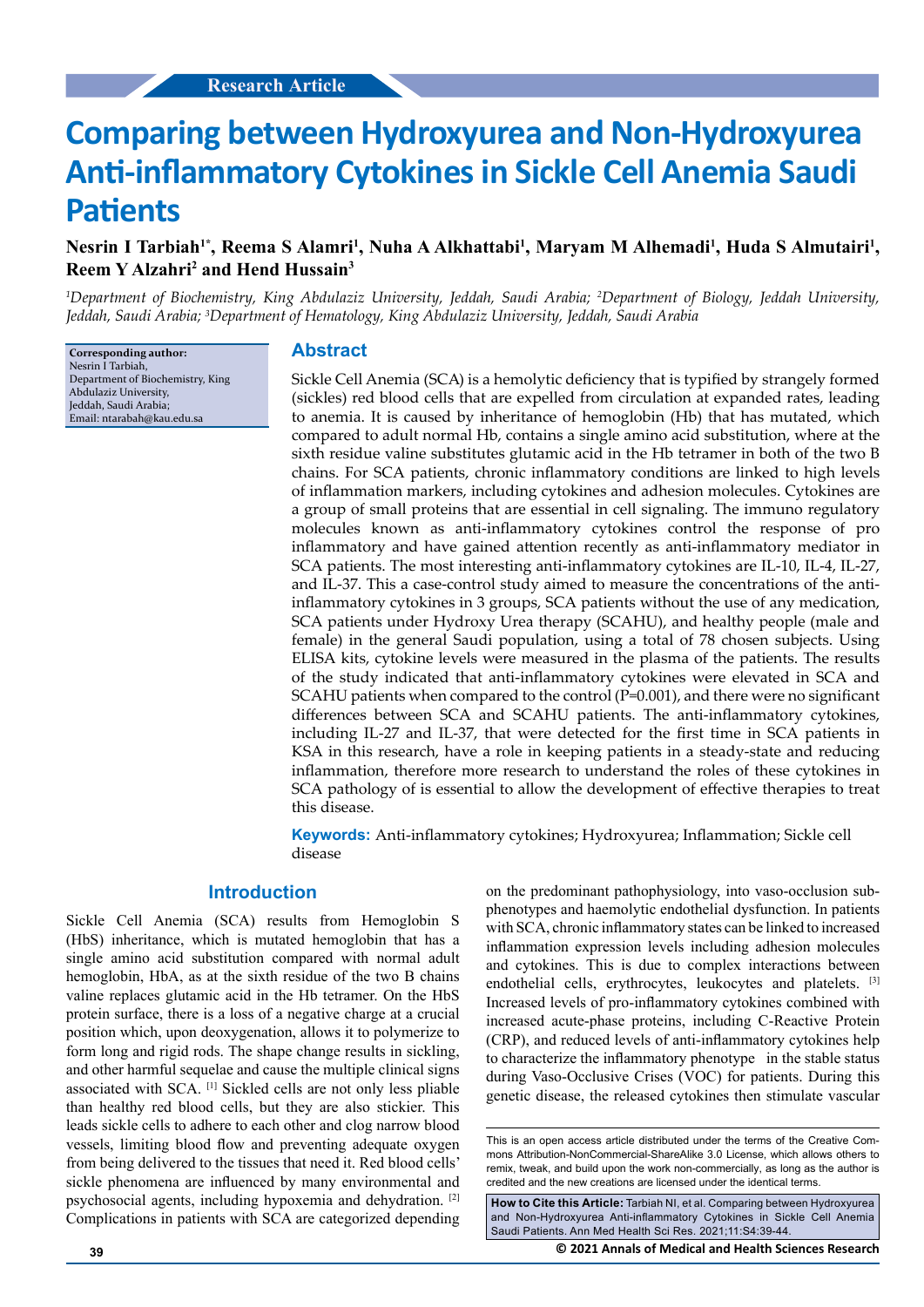endothelium activation, along with activation of the blood components, sickle cells, platelets, reticulocytes, leukocytes, and these adhere to the vascular wall using different mechanisms, including the induction of expression of fibronectin expression, Vascular Cell Adhesion Molecule (VCAM) production of chemokines, and there is also deregulation of apoptosis in the endothelial cells, which generates a vicious cycle that results in VOC. [4] Cytokines are produced by different types of cells and often display overlapping activities, regulating differentiation or proliferation, depending on the type and developmental state of the involved target cells. [5] There is evidence for an altered balance between anti-inflammatory and pro-inflammatory cytokines in SCD patients during VOC, there are reduced levels of anti-inflammatory cytokines and increased pro-inflammatory cytokines levels when compared to healthy individuals. [6]

Pro-inflammatory cytokine response is controlled by antiinflammatory cytokines, which are a group of specific immunoregulatory molecules. The human immune response is regulated by cytokines which work in tandem with soluble cytokine receptors and specific cytokine inhibitors. There is increasing recognition of the importance of their pathologic role in systemic inflammatory and physiologic role during inflammation. [7] Hydroxy Urea (HU) therapy that has proved to be effective for SCA patients with frequent symptoms. Also, it is known to raise HbF levels, improve mean corpuscular volume, concentrations of hemoglobin, and minimize reticulocytes numbers. Another positive result of therapy is that it not only minimizes adhesion molecule expression, it also reduces receptor protein numbers on endothelial cells. Overall, this suggests HU reduces vascular adhesion, which diminishes the number of VOCs. [8]

## **Aim of the study**

The aim a case-control study of this research was to measure the concentrations of the anti-inflammatory cytokines (IL-10, IL-4, IL-27 and IL-37) in patients with sickle cell anemia (male and female) in the general Saudi population, and compare them to different groups of patients as follows: Sickle Cell Anaemia patients without the use of any medication (SCA), patients under Hydroxy Urea therapy (SCAHU), and healthy people, to try and understand their role in the development of the disease and understand how HU therapy effect on these cytokines.

# **Materials and Methods**

#### **Human subjects**

All protocols and consent forms were approved in Jeddah, by the ethical committees on research from biomedical ethics, King Abdulaziz hospital university. The research included 78 males and females, 22 of them were control individuals and the rest were divided into two groups: steady-state SCA patients and SCA patients under HU therapy. They were diagnosed and followed up at the hematology and hemotherapy center of King Abdulaziz university hospital. Each of them was issued a written informed consent of their participation in the study. Blood samples of participants were taken by the medical hematology and hemotherapy center of King Abdulaziz university hospital, and blood samples for the control group were collected from volunteers in King Fahad Medical Research Center. 5 mL

of venous blood was collected into EDTA tubes from each patient and a Complete Blood Count (CBC) was taken for all participants. The blood samples were centrifuged for 15 minutes and then stored, the plasma separated into eppendorf and stored at -80° C until analysed. The plasma levels of the IL-10 IL-4, IL-27, and IL-37 were quantified by Enzyme-Linked Immunosorbent Assay (ELISA) using commercial kits (elabscience, USA) following the manufacturer's instructions.

#### **Detection of anti-inflammatory cytokines**

The following ELISA kits were used in this study; elabscience human IL-37 ELISA kit Cat. No.: E-EL-H2571, elabscience human IL-27 ELISA kit Cat. No.: E-EL-H2338. Elabscience human IL-4 ELISA kit Cat. No.: E-EL-H0101 elabscience human IL-10 ELISA kit Cat. No.: E-EL-H0103.

#### **Statistical analysis**

RBC: Red Blood Cells

The Statistical Package for Social Sciences (SPSS version 22) was used. Data were presented as mean  $\pm$  Standard Error of the Mean (SEM). For the comparison of the data, kruskal-wallis test was used to compare between more than two groups, while for comparisons between two groups, the Mann-Whitney U test was used, and the P-values  $\leq 0.05$  were considered significant.

## **Results**

## **Patients' demographical characteristics**

The participants' demographic and hematological characteristics of the controls and patients [Table 1] show there were statistically significant differences between controls and the SCA group where are RBC, Hematocrit (HCT), and Hemoglobin (Hb) decrease in SCA patients, while WBC, platelets, lymphocytes, neutrophils, monocytes, lymphocytes, basophils, and eosinophils increase as the p-values are less than 0.05. Also, significant differences between controls and the SCAHU group

| Table 1: The participants' demographic and hematological<br>characteristics of the controls and patients. |                        |                               |                             |
|-----------------------------------------------------------------------------------------------------------|------------------------|-------------------------------|-----------------------------|
| <b>Parameters</b>                                                                                         | Control<br>(n=22)<br>A | <b>SCAHU</b><br>$(n=30)$<br>в | <b>SCA</b><br>$(n=26)$<br>C |
| Hemoglobin (Hb) (g/dl)                                                                                    | $12.8 \pm 1.2$         | $7.5 \pm 0.7$                 | $8.8 \pm 1.2$               |
| Hematocrit (HCT) (%)                                                                                      | $38.2 \pm 3.2$         | $21.9 \pm 1.8$                | $26.7 \pm 4.6$              |
| Mean Corpuscular<br>Hemoglobin (MCH) (pg)                                                                 | $27.9 \pm 2.8$         | $30.5 \pm 2.1$                | $27.9 \pm 4.5$              |
| Mean Corpuscular Volume<br>$(MCV)$ (fl)                                                                   | $83.2 \pm 6.8$         | $93.3 \pm 9.7$                | $83.3 \pm 9.7$              |
| Mean Corpuscular<br>Hemoglobin Concentration<br>$(MCHC)$ $(g/dl)$                                         | $33.4 \pm 1.0$         | $34.1 \pm 1.2$                | $33.4 \pm 2.2$              |
| Platelets (10^3/µL)                                                                                       | $287.7 \pm 45.6$       | $342.6 \pm$<br>144.6          | $515.8 \pm$<br>142.5        |
| Neutrophils (10^3/µL)                                                                                     | $2.5 \pm 0.7$          | $5.9 \pm 2.1$                 | $5.53 \pm 2.5$              |
| Lymphocytes (10^3/µL)                                                                                     | $2.2 \pm 0.5$          | $4.01 \pm 0.9$                | $4.66 \pm 2.6$              |
| Monocytes (10^3/µL)                                                                                       | $0.5 \pm 0.1$          | $1.1 \pm 0.4$                 | $0.99 \pm 0.46$             |
| Eosinophil (10^3/µL)                                                                                      | $0.17 \pm 0.12$        | $0.4 \pm 0.4$                 | $0.38 \pm 0.27$             |
| Basophil (10^3/µL)                                                                                        | $0.04 \pm 0.02$        | $0.1 \pm 0.08$                | $0.085 \pm$<br>0.04         |
| The results are expressed as mean ± SD; WBC: White Blood Cells;                                           |                        |                               |                             |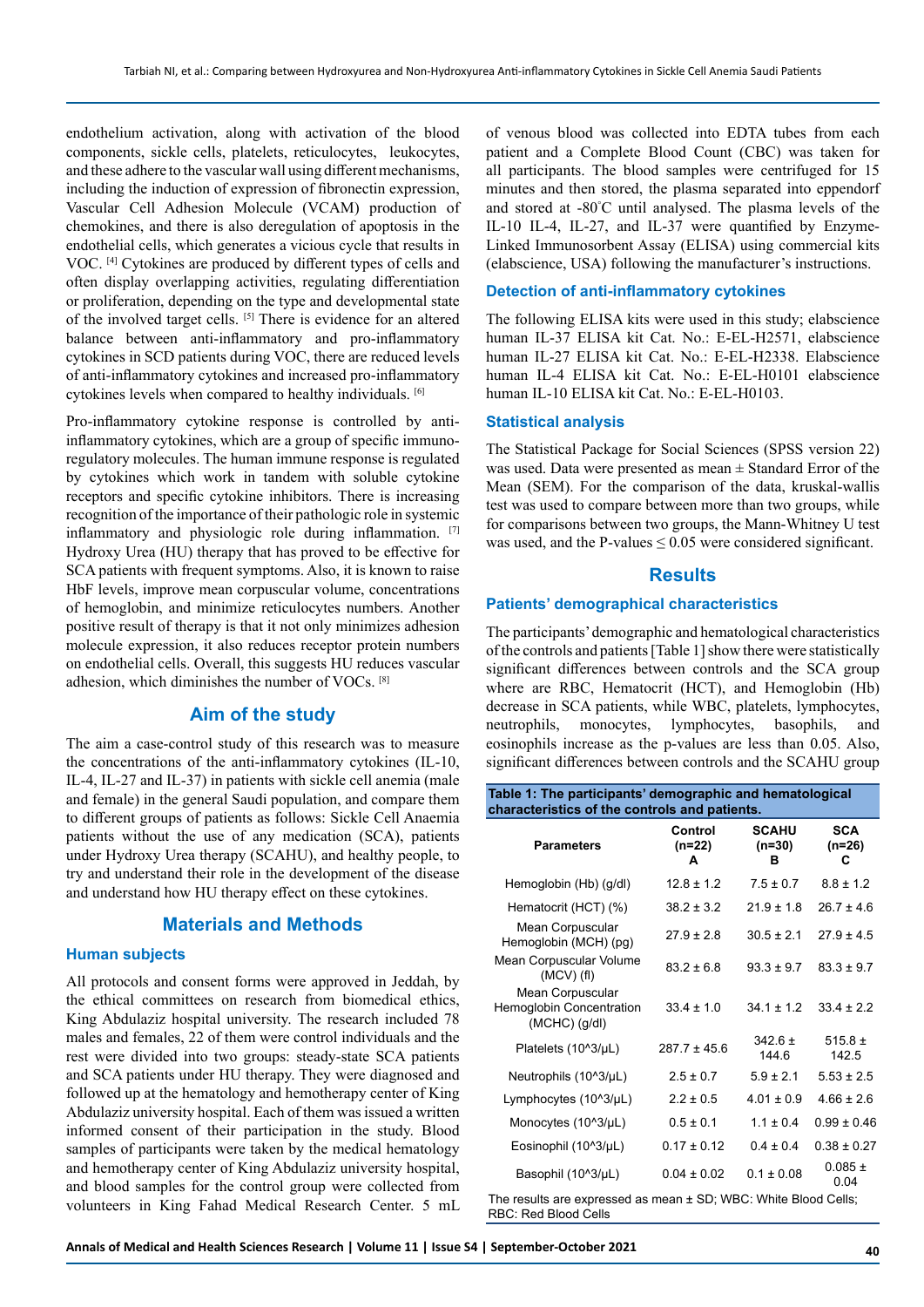where are RBC, Hematocrit (HCT), and Hemoglobin (Hb) decrease in the SCAHU group, while an increase of WBC, Mean Corpuscular Volume (MCV), Mean Corpuscular Hemoglobin (MCH), neutrophils, lymphocytes, monocytes, eosinophils, and basophils as the p-values are less than 0.05. In addition, there were significant differences between SCA and SCAHU groups where RBC, Hb, HCT are, and platelets decrease in the SCAHU group as the p-values are less than 0.05.

#### **Anti- inflammatory cytokines detection**

Our results showed significant differences between SCA group and the control group for IL-10 (p-value=0.003), IL-4 (p-value=0.001), IL-27 (p-value=0.001) and IL-37 (p-value=0.001). Also, the data showed that plasma IL-10 [Figure 1], IL-4 [Figure 2], IL-27 [Figure 3] and IL-37 [Figure 4] levels were significantly higher in the SCAHU group when

compared to the control group (p-value=0.008, 0.001, 0.001, 0.001 respectively). There were no significant differences between the SCA and SCAHU were detected for all previous cytokines.

Figure 1 showed that IL-10 concentration was significantly higher in SCA and SCAHU patients than control individuals (p-value=0.003, p-value=0.008 respectively). No difference between patients' groups.

Figure 2 showed that IL-4 concentration was highest in SCA patients compared to SCAHU and control groups. Significant difference detected between SCAHU and control (P=0.001) and between SCA with control individuals (P=0.001) while no differences detected between SCA and SCAHU patients.

Figure 3 showed that IL-27 concentration was highest in SCA



**41 Annals of Medical and Health Sciences Research | Volume 11 | Issue S4 | September-October 2021**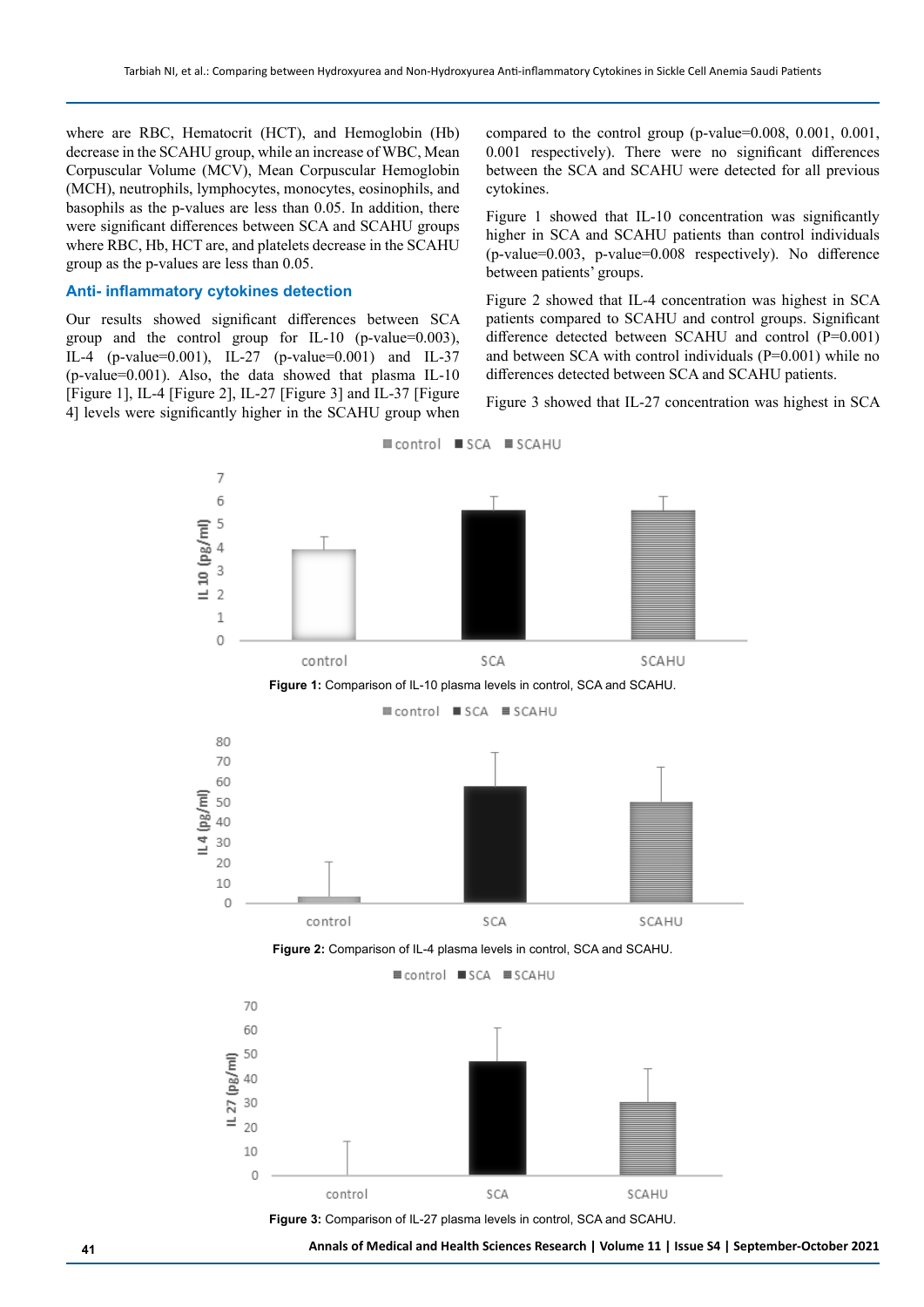

**Figure 4:** Comparison of IL-37 plasma levels in control, SCA and SCAHU.

patients compared to SCAHU and control groups. Significant difference detected between SCAHU and control (P=0.001) and between SCA with control individuals  $(P=0.001)$  while no differences detected between SCA and SCAHU patients.

Figure 4 showed that IL-37 concentration was highest in SCA patients compared to SCAHU and control groups. Significant difference detected between SCAHU and control (P=0.00) and between SCA with control individuals (P=0.001). While no differences detected between SCA and SCAHU patients.

## **Discussion**

Levels of IL-10 plasma, which various cell types produce, such as dendritic cells, lymphocytes, macrophages, and other leukocytes, and mainly work to inhibit many pro-inflammatory chemokines and cytokines from being produced, [9] were higher in SCA and SCAHU patients than in the control individuals, but there were no differences between SCA and SCAHU. Reports about the roles of the anti-inflammatory cytokines IL-4 and IL-10 in SCA patients have conflicting results. Some studies have previously shown that IL-4 and IL-10 were higher in SCAHU than SCA patients, whereas others showed no effect of HU.; the results for VOC patients also show conflicts; the study by Sarray et al. reported an association between chronic inflammation and VOC onset, and as IL-10 has the capacity to act as an anti-inflammatory, they found levels were higher in control individuals and in SCA steady-state patients than in VOC patients. These results support the idea that reduced availability of IL-10 causes increased inflammation during painful VOC episodes. This confirms its role as an anti-inflammatory mediator, and this agrees with our findings. [6] Studies have shown that HU decreased levels of the pro-inflammatory cytokine TNF-a, and increased levels of IL-10 in the plasma of SCD patients; this indicates HU may have a role in IL-10 regulation. However, reports of it's the effects of HU on other key cytokines contain some inconsistencies. [9] Although our results did not indicate a significant effect of HU on IL-10, the study by Lanaro showed that production of IL-10 mRNA was-significantly increased in HU patient's neutrophils, and there was a significant positive correlation between levels of HbF and IL-10 gene expression in neutrophils was found in SCAHU and SCA patients, which indicates there may be a direct role for HbF in increasing levels

of the anti-inflammatory IL-10. [9] These results confirm the role of IL-10 as anti-inflammatory mediator in patients with SCA.

Another study conducted by Pitanga et al. demonstrated that there were high levels of IL-10 found in patients undergoing HU therapy, but how this occurred was not described. This result conflicts with our findings, which indicated there was no effect of HU, but this is somewhat consistent with previous studies and may require a larger group of patients for the differences to be detected. [10] The anti-inflammatory cytokine IL-4 is involved in immune system regulation at multiple levels. It promotes differentiation of TH2 cells and results in the differentiation inhibition for TH1 cells. IL-4 is also a survival and growth factor that works to help protect lymphocytes from undergoing apoptosis. IL-4 has an important role to play in allergic disease pathogenesis, especially for atopic asthma, and it is also plays an essential role during the immune response to parasitic infections. [11]

In this study, IL-4 plasma levels in SCA and SCAHU patients were significantly increased when compared to the controls, and slightly higher in SCA than in SCAHU patients, but this did not reach statistically significant levels. These results are somewhat consistent with previous studies and suggest the study may require a larger group of patients to see the results fully. Most previous studies have shown that for IL-4, there was no significant difference between controls and SCA patients; the study by Musa et al. which measured IL-4 levels in the serum of SCA steady-state, VOC, and control individuals showed that IL-4 was elevated in VOC patients, and there is no difference between SCA and control individuals. [12] This conflicts with our result and may be due to differences in plasma or serum cytokines measured. Another study by Pathare et al. showed that IL-4 was increased more in SCA patients than in control individuals (which correlate with our result); however, between SCA and VOC patients, there was no difference. [13] There is insufficient evidence in the literature about the effect of HU therapy on IL-4 levels to compare the results of this study to.

IL-27 and IL-37 have recently caught the attention of both scientists and researchers as anti-inflammatory biomarkers in SCA patients as IL-37 and IL-27 expression levels are low in healthy individuals. [14] IL-37 can be detected in many human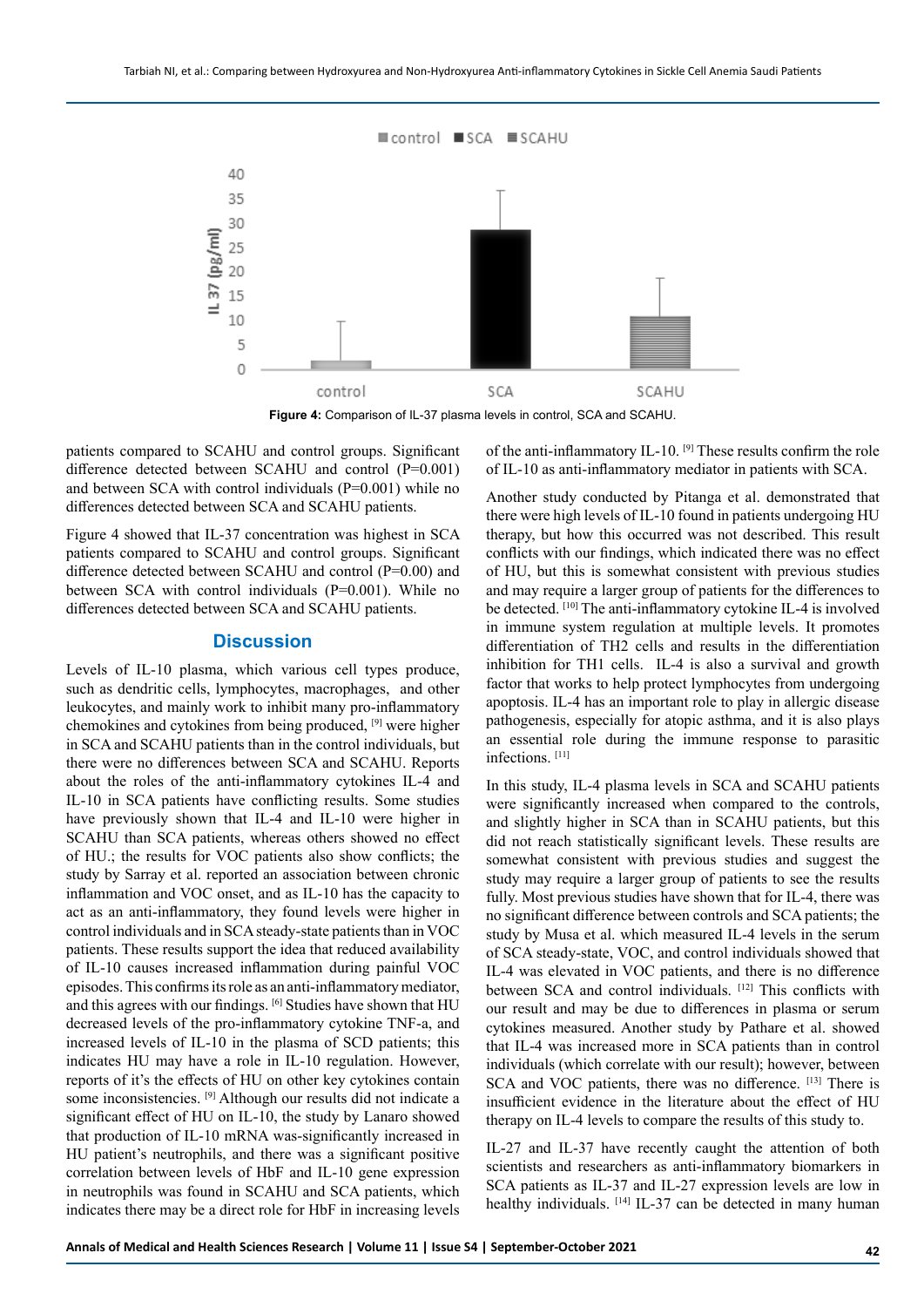tissues, such as liver, lung, thymus, placenta, lymph nodes, bone marrow, and others, and it is expressed by various immune and non-immune cells, including monocytes, macrophages, dendritic cells, and epithelial. [15,16] While after stimulation, IL-27 is produced by macrophages and dendritic cells. [17] In inflammatory diseases including uveitis, arthritis rheumatoid, and encephalomyelitis, IL-37 has been suggested to have a potential inhibitory role. [16]

In cultures pre-stimulated with IL-27 or IL-37, these antiinflammatory cytokines were associated with inflammatory response inhibition that was induced by heme. Based on these findings, the use of IL-27 or IL-37 in diseases where there is a sudden heme concentration increase, such as in hemolytic anemia, may provide a protective effect and could ameliorate the innate immune response mediated clinical complications. This treatment may also have a beneficial role for chronic end organ morbidities and VOC. [18,19] The first study that showed increased concentrations of IL-27 and IL-37 in SCA patients was by Alagbe et al. who found that the levels of these cytokines appeared significantly higher in the SCA group when compared to the controls, but they did not find a significant difference between the SCA and SCAHU patients. [3] This result was highly comparable with our results, were IL-27 and IL-37 plasma levels were elevated in SCA and SCAHU patients when compared to the control individuals, but there were no significant differences between SCA and SCAHU patients.

The concentration of IL-37 and IL-27 tends to be higher in the SCA patients than in SCAHU patients; this may indicate that HU therapy acts as an anti-inflammatory agent and has no strong effect on them. These results agree with previous studies that showed IL-27 and IL-37 were increased in patients with different chronic inflammatory diseases, including rheumatoid arthritis, ankylosing spondylitis, atherosclerosis, and colitis. [20,21]

Finally, our findings combined with previous studies suggest that the heme induced chronic inflammatory state cause's positive feedback that induces the secretion of pro-inflammatory cytokines and also negative feedback that induces the secretion of IL-27 and IL-37. [19] In the literature there are not sufficient studies of IL-27 andIL-37 so further research is required.

#### **Conclusion**

In conclusion, the analysis of the research results showed that anti-inflammatory cytokines were found in high concentrations for SCA patients and in SCA patients under HU therapy when compared to controls individuals. HU use did not alter antiinflammatory cytokine secretion significantly in sickle cell anemia patients. Studies have shown that cytokines levels in SCA have been implicated in disease severity and the changes to the production of chemokines and cytokines can contribute to inflammatory and infectious disease pathogenesis. The anti-inflammatory cytokines detected in this research have a role in keep patients in a steady state. We recommend to more studies to help understand the roles of the different cytokines in SCA pathology, which will be essential for effective therapy development for this disease. Studies have suggested cytokines can be used as markers for disease severity, and also that genetic studies of the enzymes involved in disease severity, such as heme oxygenase, should be carried out.

## **Acknowledgments**

The authors would like to express their thanks to King Abdulaziz University for their support of the scientific research. Also, they would like to express their very great appreciation for Dunya Nori for her valuable and constructive suggestions during the research work.

# **Conflict of Interest**

No conflicts of interest

# **Financial Support**

No

## **Ethics Statement**

Biomedical Research Ethics Committee, Ministry of Higher Education, King Abdulaziz University, Faculty of Medicine.

## **References**

- 1. Balushi HWMA, Rees DC, Brewin JN, Hannemann A, Gibson JS. The effect of xanthine oxidase and hypoxanthine on the permeability of red cells from patients with sickle cell anemia. Physiol Rep. 2018;6:1-12.
- Ilesanmi OO. Pathological basis of symptoms and crises in sickle cell disorder: Implications for counselling and psychotherapy. Hematol Rep. 2010;2:e2-e2.
- 3. Alagbe AE, Justo ASJ, Ruas LP, Tonasse WV, Santana RM, Batista THC, et al. Interleukin-27 and interleukin-37 are elevated in sickle cell anemia patients and inhibit in vitro secretion of interleukin-8 in neutrophils and monocytes. Cytokine. 2018;107:85-92.
- 4. Toledo SLDO, Guedes JVM, Alpoim PN, Rios DRA, Pinheiro MDB. Sickle cell disease: Hemostatic and inflammatory changes, and their interrelation. Clinica Chimica Acta. 2019;493:129-137.
- 5. Scheller J, Chalaris A, Arras DS, John SR. The pro- and anti-inflammatory properties of the cytokine interleukin-6. Biochim Biophys Acta. 2011;1813:878-888.
- 6. Sarray S, Saleh LR, Saldanha FL, Habboubi HHA, Mahdi N, Almawi WY. Serum IL-6, IL-10, and TNFα levels in pediatric sickle cell disease patients during vasoocclusive crisis and steady state condition. Cytokine. 2015;72:43-47.
- 7. Opal SM, DePalo VA. Anti-inflammatory cytokines. Chest. 2000;117:1162-1172.
- 8. Gardner RV. Sickle cell anemia, a race specific disease. J Am Med Assoc. 1947;133:33-34.
- 9. Lanaro C, Penteado CFF, Albuqueque DM, Saad STO, Conran N, Costa FF. Altered levels of cytokines and inflammatory mediators in plasma and leukocytes of sickle cell anemia patients and effects of hydroxyurea therapy. J Leukoc Biol. 2009;85:235-242.
- 10. Pitanga TN, Boass WV, Cerqueira BAV, Seixas MO, Barbosa CG, Adorno EV, et al. Cytokine profiles in sickle cell anemia: Pathways to be unraveled. Adv Biosci Biotechnol. 2013;4:6-12.